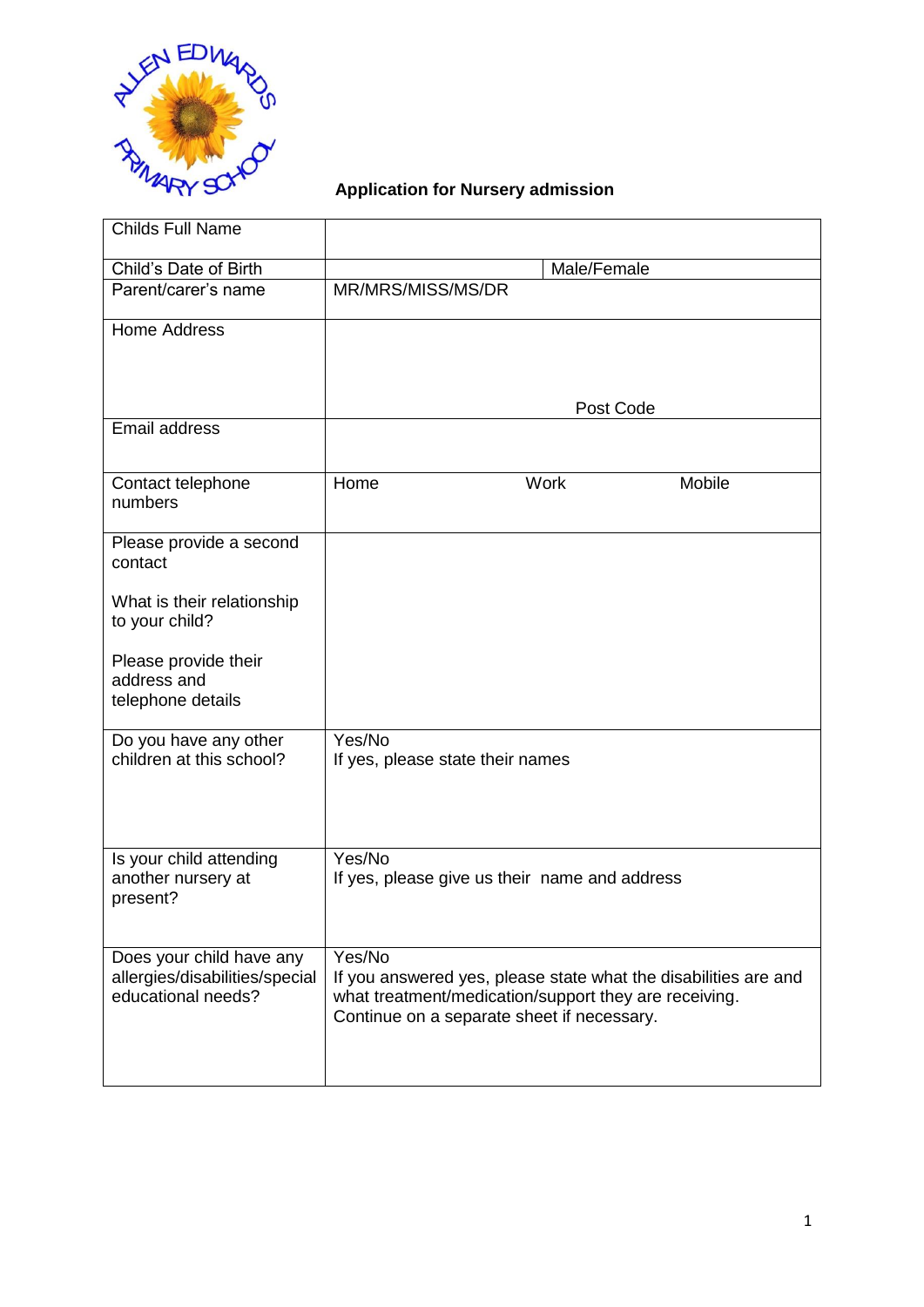Please state below whether you would like a full time or part time place for your child

| <b>Sessions</b>      | Please state in order of<br>preference(s) e.g. 1,2,3 |
|----------------------|------------------------------------------------------|
| Part time mornings   |                                                      |
| Part time afternoons |                                                      |
| Full time place***   |                                                      |

*\*\*\*Full time, fully funded nursery places are criteria based, please see guidance notes at the end of this form to see if your child would qualify for a full time place..* 

# *PLEASE NOTE CHILDREN THAT ARE ACCEPTED IN TO PART-TIME NURSERY DO NOT HAVE AN AUTOMATIC ENTITLEMENT TO A FULL TIME NURSERY PLACE.*

Please tell us why you would like your child to attend our nursery

#### Please tell us how you heard about our nursery

|                | <b>Please tick below</b> |
|----------------|--------------------------|
| Recommendation |                          |
| Internet       |                          |
| Advertising    |                          |
| Other          |                          |

Parent's/Carer's

Signature **Solution Contract Contract Contract Contract Contract Contract Contract Contract Contract Contract Contract Contract Contract Contract Contract Contract Contract Contract Contract Contract Contract Contract Cont** 

### PLEASE PRINT YOUR NAME \_\_\_\_\_\_\_\_\_\_

#### *I confirm that the information I have given above is true and correct. I understand that any false information provided may result in the place being withdrawn.*

## *For office use only*

| Date | <b>Receipt</b><br>received   confirmed   \ | <b>Entered   Place</b><br><b>on</b><br><b>Sims</b> | offered | LAC | Sibling | Social/medical   Other | <b>Staff</b> |
|------|--------------------------------------------|----------------------------------------------------|---------|-----|---------|------------------------|--------------|
|      |                                            |                                                    |         |     |         |                        |              |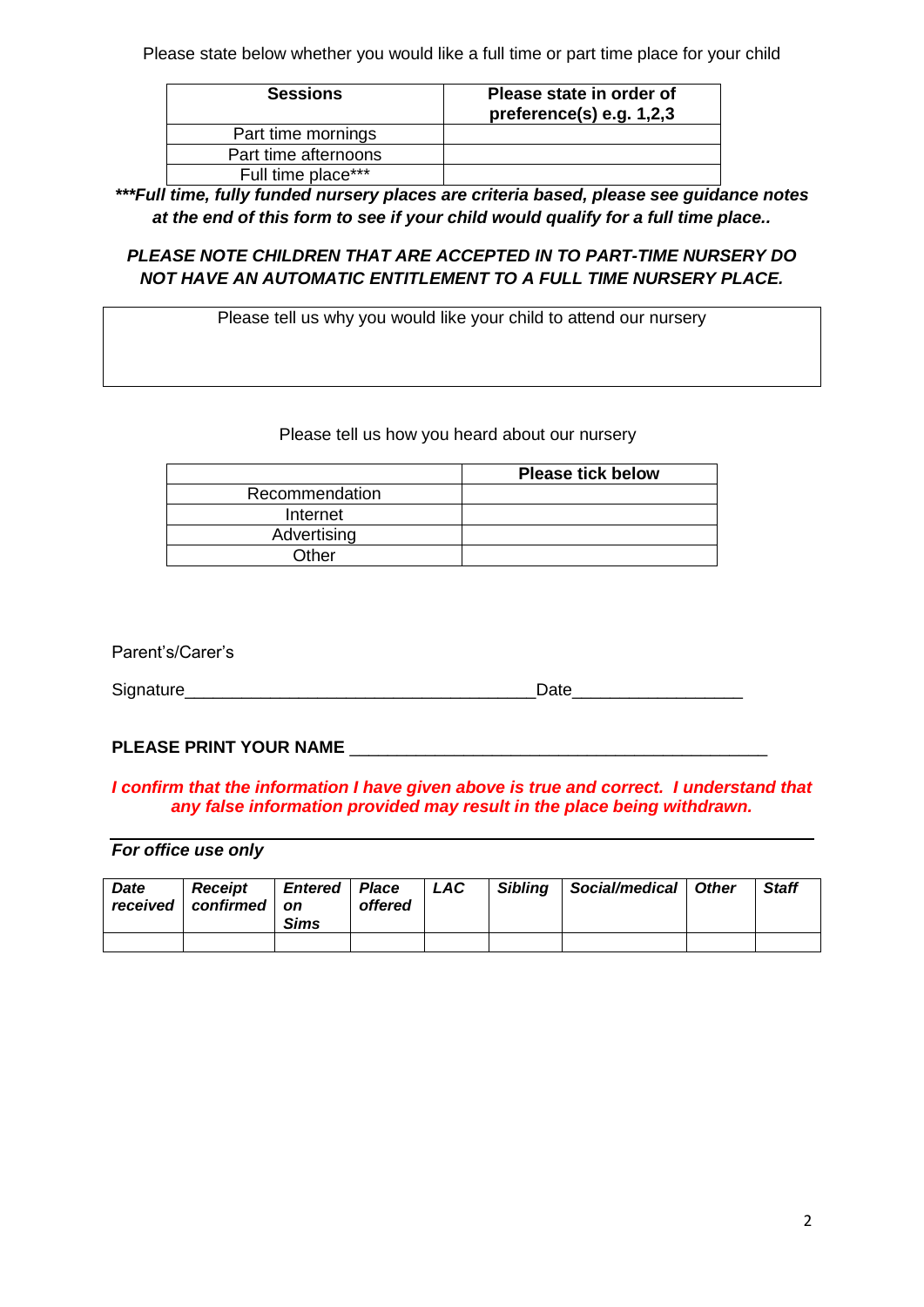Thank you for your application that you submitted for your child to attend our Nursery. For your form to be processed appropriately, we require some additional information:

| Please answer the following questions                                   |        |
|-------------------------------------------------------------------------|--------|
| Is your child Looked After / have an allocated social worker?           | Yes/No |
| Is your child eligible to receive free school meals                     | Yes/No |
| Do you receive Income Support                                           | Yes/No |
| Do you receive Income-based Jobseeker's Allowance                       | Yes/No |
| Do you receive Income-related Employment and Support Allowance          | Yes/No |
| Do you receive support under Part VI of the Immigration and Asylum Act  | Yes/No |
| 1999?                                                                   |        |
| Do you receive the Guarantee element of State Pension Credit            | Yes/No |
| Are you receiving Child Tax Credit, but are not entitled to Working Tax | Yes/No |
| Credit and have an annual income (as assessed by HM Revenue &           |        |
| Customs) and your income does not exceed £16040                         |        |
| Is your child new to the county / asylum seeker                         | Yes/No |

If you have answered Yes to any of the above, please provide us with written evidence, which can be attached to this form and returned to the school.

If you would like us to check your eligibility for free school meals, please complete the section below.

# *FREE SCHOOL MEALS CHECK*

Your child's name

| Parent's/Carer's Name | Parent's / Carer's date of<br>birth | Parent's/Carer's National<br><b>Insurance Number</b> |  |  |
|-----------------------|-------------------------------------|------------------------------------------------------|--|--|
|                       |                                     |                                                      |  |  |
|                       |                                     |                                                      |  |  |

# *Criteria for Full time nursery places*

The way in which the Government is offering funding for full-time nursery places has changed. As of September 2017 only parents of 3 and 4 year olds who meet the following criteria will be eligible for 30 hours free childcare:

- They earn or expect to earn the equivalent to 16 hours at National Minimum or Living Wage over the coming three months.
- This equates to £120 a week (or c.£6,000 a year) for each parent over 25 years old or
- £112.80 a week (or c.£5,800 a year) for each parent between 21 and 24 years old and £56 a week for apprentices in their first year.
- This applies whether you are in paid employment, self-employed or on zero hours contract.
- The parent (and their partner where applicable) should be seeking the free childcare to enable them to work.
- Where one or both parents are on maternity, paternity, shared parental or adoption leave, or if they are on statutory sick leave.